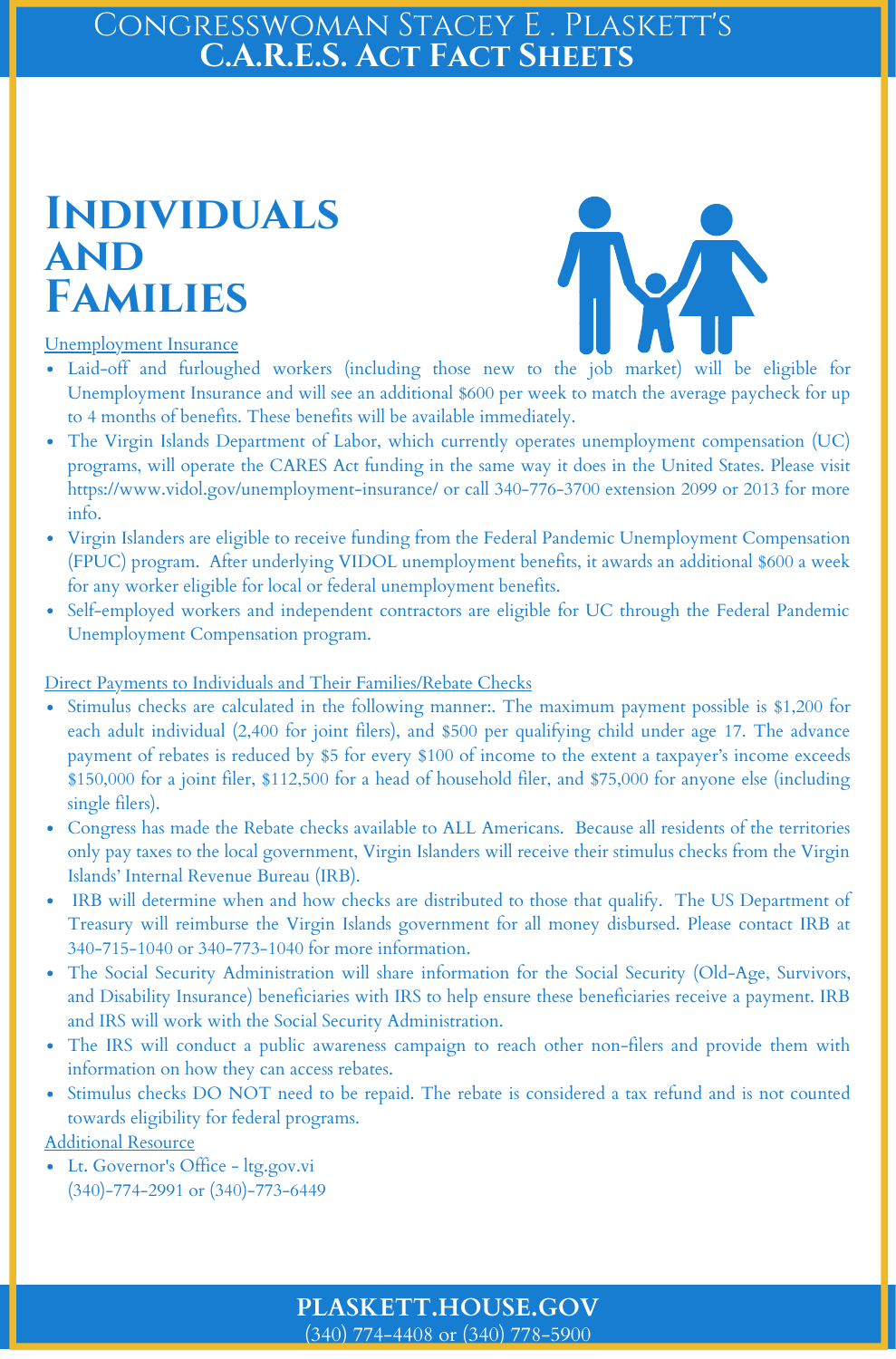#### (340) 774-4408 or (340) 778-5900 **PLASKETT.HOUSE.GOV**

### CONGRESSWOMAN STACEY E . PLASKETT'S **C.A.R.E.S. Act Fact Sheets**



- Congress secured \$350 billion in forgivable loans and \$10 billion in grants to small businesses, tribal business concerns, and certain nonprofits.
- Loans through a new SBA 7(a) **Paycheck Protection Program (PPP)** can be forgiven when used for  $\bullet$ payroll costs (including paid leave, health care, and other costs) to retain workers, and other expenses such as rent, mortgage interest, and utilities. Independent contractors, sole-proprietors, and other selfemployed persons are eligible for these loans.
- **Economic Injury Disaster Loans (EIDL)** are available to pay for expenses that could have been met had the disaster not occurred, including payroll and other operating expenses.
- Small businesses can also apply for up to \$10,000 in **Emergency Economic Injury Grants** to retain workers and pay for debt obligations.
- Small businesses, 501(c)(3) nonprofits, and 501(c)(19) veterans organizations should contact their lender and the Small Business Administration office directly.

- Will provide a refundable payroll tax credit for 50% of wages paid by eligible employers during the COVID-19 crisis.
- It is available to employers whose operations have fully or partially been suspended as a result of government order related to COVID-19 available to employers who experienced a greater than 50% reduction in quarterly receipts for wages and compensation including health benefits.
- This credit is provided through December 31, 2020.This tax relief will be provided against quarterly  $\bullet$ payroll taxes (those paid in connection the Form 941). For more go to: https://www.irs.gov/

- https://www.sba.gov/funding-programs/loans/coronavirus-relief-options/
- Virgin Islands SBA -https://www.sba.gov/offices/district/pr/san-juan (340) 787-523-7120
- Virgin Islands SBDC http://www.sbdcvi.org/ (340) 6931694

For the CARES Act programs - Small businesses are defined as businesses with 500 or fewer employees including: Independent Contractors, Cooperatives, Private Non-Profits, Sole Proprietorships, Eligible Self-Employed Individuals, Tribal Small Businesses 501(c)(3) and 501 (c)(19) veteran programs are included.

#### Loans and Grants

#### Paid Sick and Family Leave Tax Credit

#### Additional Resource

# **SMALL BUSINESS**